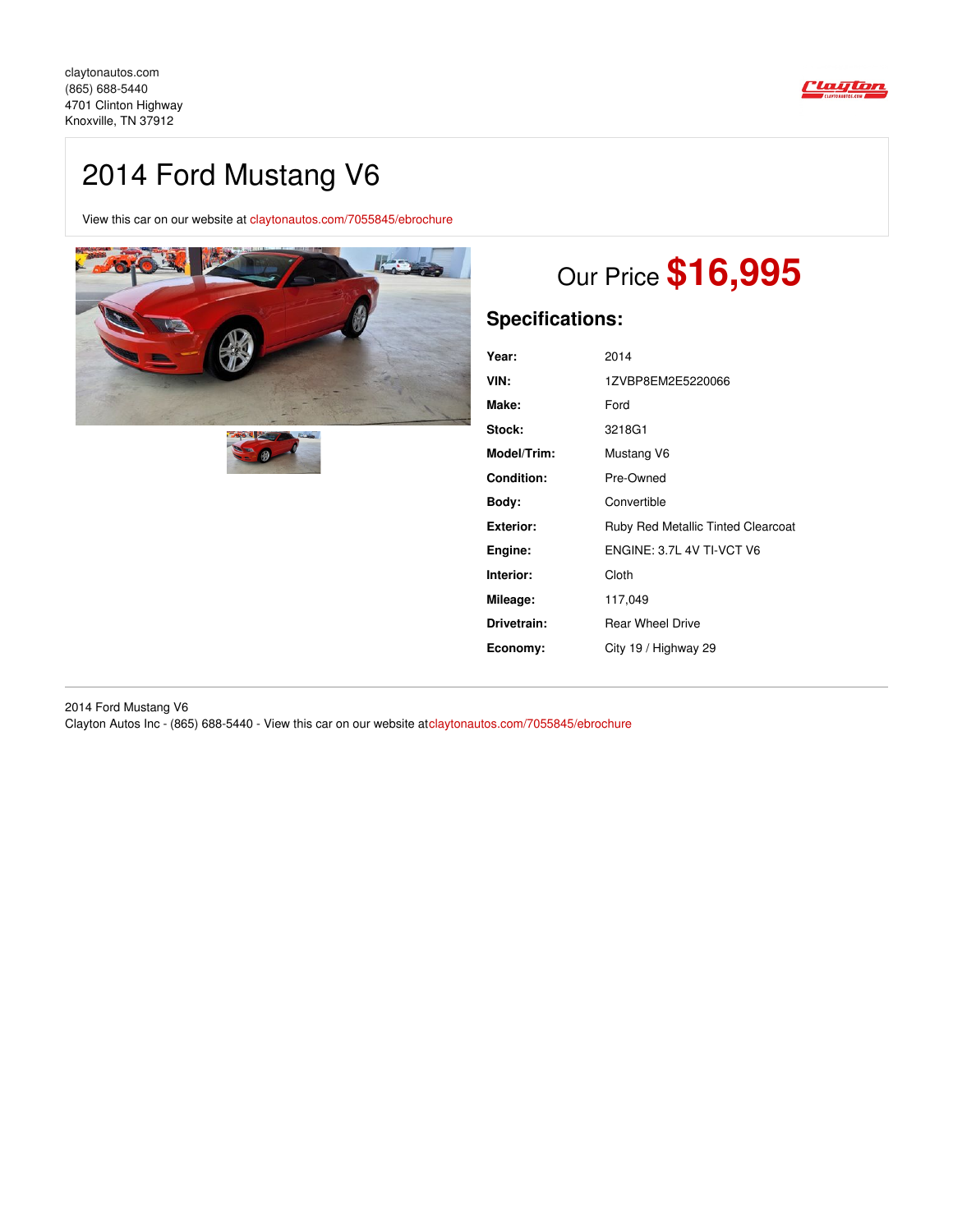

#### 2014 Ford Mustang V6

Clayton Autos Inc - (865) 688-5440 - View this car on our website at[claytonautos.com/7055845/ebrochure](https://claytonautos.com/vehicle/7055845/2014-ford-mustang-v6-knoxville-tn-37912/7055845/ebrochure)

## **Installed Options**

#### **Interior**

- 2 12V DC Power Outlets- 2 Seatback Storage Pockets
- 4-Way Passenger Seat -inc: Manual Recline, Fore/Aft Movement and Manual Rear Seat Easy Entry
- 6-Way Driver Seat -inc: Manual Recline, Height Adjustment, Fore/Aft Movement and Manual Rear Seat Easy Entry
- Air Filtration- Aluminum Gear Shifter Material- Analog Appearance
- Bench Front Facing Cloth Rear Seat Cargo Space Lights
- Carpet Floor Trim and Carpet Trunk Lid/Rear Cargo Door Trim
- Cloth Bucket Seats -inc: 2-way manual passenger seat, 4-way manual driver seat and 4 way adjustable head restraint
- Compass- Cruise Control w/Steering Wheel Controls- Day-Night Rearview Mirror
- Delayed Accessory Power- Driver And Passenger Door Bins
- Driver And Passenger Visor Vanity Mirrors w/Driver And Passenger Illumination
- Driver Foot Rest- FOB Controls -inc: Cargo Access- Fade-To-Off Interior Lighting
- Front Center Armrest- Front Cupholder- Front Map Lights
- Full Carpet Floor Covering -inc: Carpet Front Floor Mats Full Cloth Headliner
- Full Floor Console w/Locking Storage and 2 12V DC Power Outlets

- Manual w/Tilt Front Head Restraints and Fixed Rear Head Restraints

- Gauges -inc: Speedometer, Odometer, Engine Coolant Temp, Tachometer, Oil Level, Trip Odometer and Trip Computer
- Glove Box- Interior Trim -inc: Chrome Interior Accents
- Leather/Aluminum Steering Wheel- Manual Air Conditioning- Manual Tilt Steering Column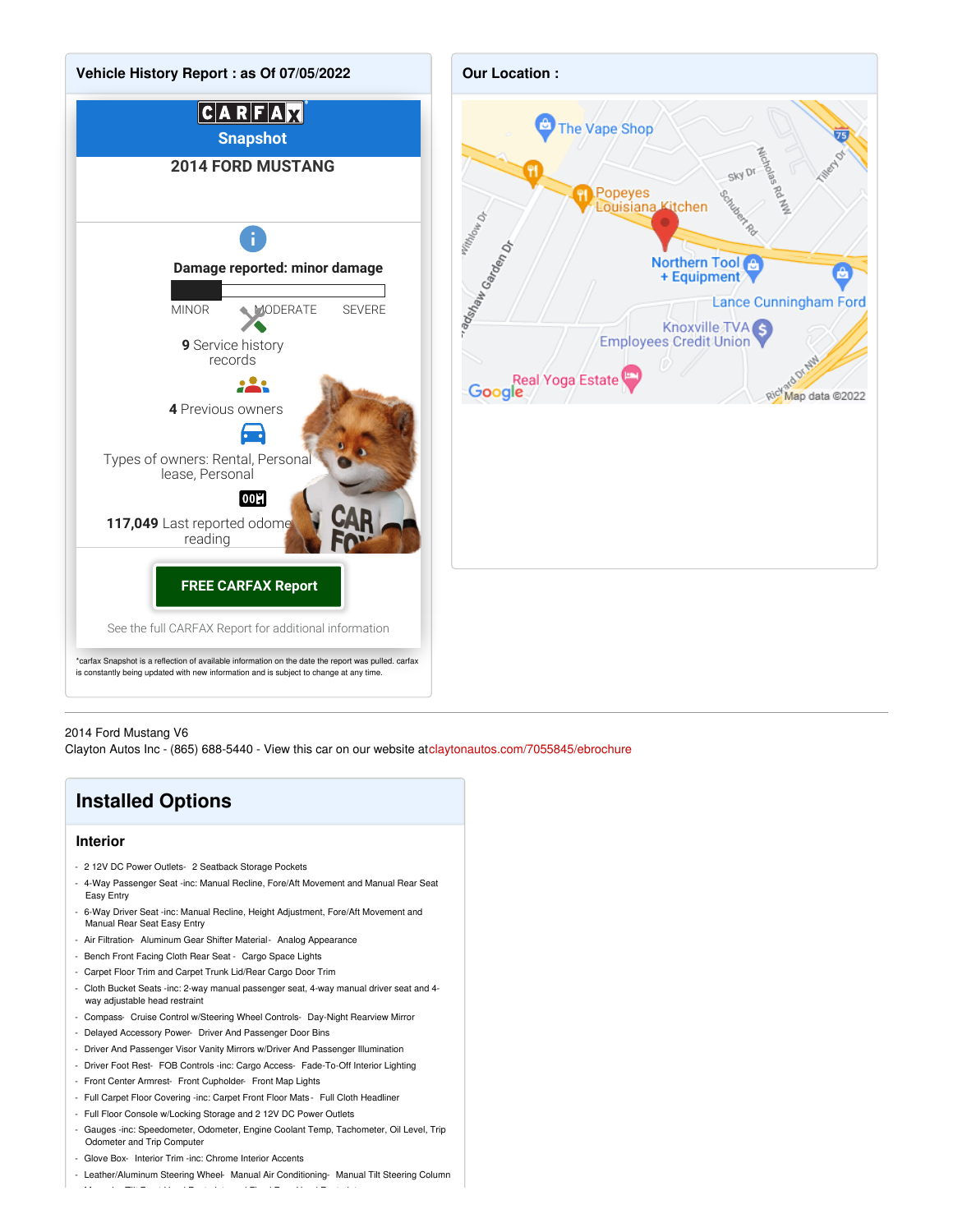- Manual w/Tilt Front Head Restraints and Fixed Rear Head Restraints
- Outside Temp Gauge
- Power 1st Row Windows w/Driver And Passenger 1-Touch Up/Down
- Power Door Locks w/Autolock Feature- Power Rear Windows
- Remote Keyless Entry w/Integrated Key Transmitter, Illuminated Entry and Panic Button
- Remote Releases -Inc: Power Cargo Access- Seats w/Cloth Back Material
- Securilock Anti-Theft Ignition (pats) Engine Immobilizer- Systems Monitor- Trip Computer

#### **Exterior**

- Black Grille w/Chrome Surround- Black Power Side Mirrors w/Convex Spotter
- Black Side Windows Trim and Black Front Windshield Trim Body-Colored Door Handles
- Body-Colored Front Bumper- Body-Colored Rear Bumper- Clearcoat Paint
- Compact Spare Tire Mounted Inside Under Cargo- Fixed Rear Window w/Defroster
- Galvanized Steel/Aluminum Panels- LED Brakelights- Light Tinted Glass
- Perimeter/Approach Lights- Power Convertible Top w/Lining and Glass Rear Window
- Projector Beam High Intensity Low/High Beam Headlamps w/Delay-Off
- Steel Spare Wheel- Tires: P215/65R17 BSW AS- Trunk Rear Cargo Access
- Variable Intermittent Wipers- Wheels: 17" x 7" Sparkle Silver Painted Aluminum

#### **Safety**

- 2 12V DC Power Outlets- 2 Seatback Storage Pockets
- 4-Way Passenger Seat -inc: Manual Recline, Fore/Aft Movement and Manual Rear Seat Easy Entry
- 6-Way Driver Seat -inc: Manual Recline, Height Adjustment, Fore/Aft Movement and Manual Rear Seat Easy Entry
- Air Filtration- Aluminum Gear Shifter Material- Analog Appearance
- Bench Front Facing Cloth Rear Seat Cargo Space Lights
- Carpet Floor Trim and Carpet Trunk Lid/Rear Cargo Door Trim
- Cloth Bucket Seats -inc: 2-way manual passenger seat, 4-way manual driver seat and 4 way adjustable head restraint
- Compass- Cruise Control w/Steering Wheel Controls- Day-Night Rearview Mirror
- Delayed Accessory Power- Driver And Passenger Door Bins
- Driver And Passenger Visor Vanity Mirrors w/Driver And Passenger Illumination
- Driver Foot Rest- FOB Controls -inc: Cargo Access- Fade-To-Off Interior Lighting
- Front Center Armrest- Front Cupholder- Front Map Lights
- Full Carpet Floor Covering -inc: Carpet Front Floor Mats Full Cloth Headliner
- Full Floor Console w/Locking Storage and 2 12V DC Power Outlets
- Gauges -inc: Speedometer, Odometer, Engine Coolant Temp, Tachometer, Oil Level, Trip Odometer and Trip Computer
- Glove Box- Interior Trim -inc: Chrome Interior Accents
- Leather/Aluminum Steering Wheel- Manual Air Conditioning- Manual Tilt Steering Column
- Manual w/Tilt Front Head Restraints and Fixed Rear Head Restraints
- Outside Temp Gauge
- Power 1st Row Windows w/Driver And Passenger 1-Touch Up/Down
- Power Door Locks w/Autolock Feature- Power Rear Windows
- Remote Keyless Entry w/Integrated Key Transmitter, Illuminated Entry and Panic Button
- Remote Releases -Inc: Power Cargo Access- Seats w/Cloth Back Material
- Securilock Anti-Theft Ignition (pats) Engine Immobilizer- Systems Monitor- Trip Computer

#### **Mechanical**

- 130 Amp Alternator- 16 Gal. Fuel Tank- 2.73 Axle Ratio
- 4-Wheel Disc Brakes w/4-Wheel ABS, Front And Rear Vented Discs, Brake Assist and Hill Hold Control
- 60-Amp/Hr 540CCA Maintenance-Free Battery w/Run Down Protection
- Dual Stainless Steel Exhaust w/Polished Tailpipe Finisher
- Electric Power-Assist Speed-Sensing Steering- Engine: 3.7L 4V Ti-VCT V6
- Front And Rear Anti-Roll Bars- Gas-Pressurized Shock Absorbers
- Mechanical Limited Slip Differential- Multi-Link Rear Suspension w/Coil Springs
- Rear-Wheel Drive- Strut Front Suspension w/Coil Springs
- Transmission: 6-Speed Manual

### **Option Packages**

### **Factory Installed Packages**

-